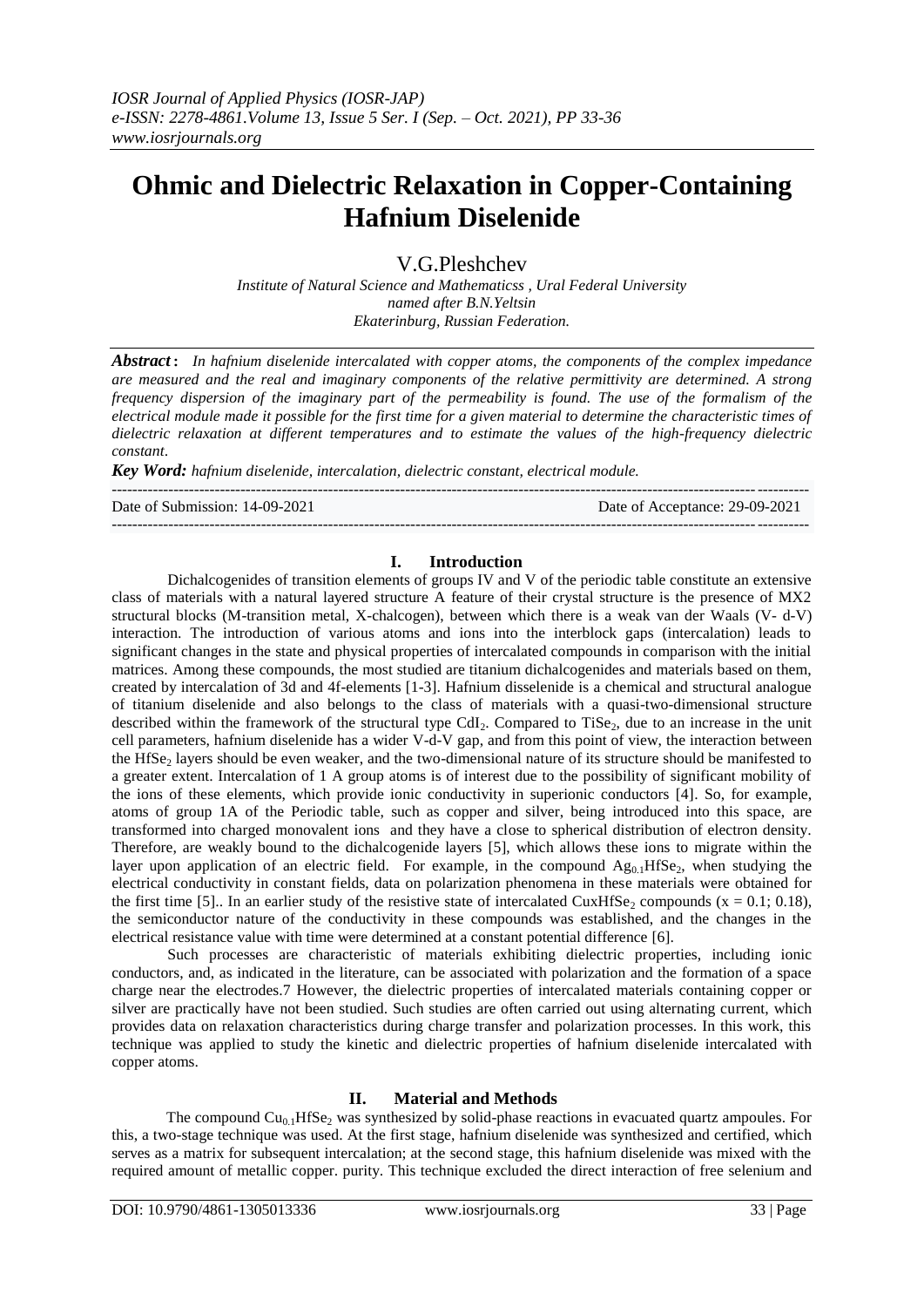copper and the formation of copper selenides. The low copper content in the sample was due to the desire to prevent interaction between intercalated atoms in the space between the HfSe<sub>2</sub> layers. After the synthesis of several samples of a given composition and their subsequent homogenization, a sample was selected, the X-ray certification of which showed that the sample was free of copper selenide impurities, and its structure corresponded to the 1T modification of HfSe<sub>2</sub>. The real and imaginary components of the impedance were measured at temperatures from 250 K to 296 K in the range of line frequencies (f) from 10 Hz to 10 MHz on a Solartron 1260A universal impedance analyzer. The magnitude of the exciting signal was 0.2 V. The analysis of the results was carried out within the framework of an equivalent circuit with a parallel connected resistor and capacitor, which is often used as a first approximation for dielectric materials with noticeable conductivity [9]. The values of the real and imaginary parts of the permittivity were calculated from the impedance data [10].

#### **III. Results**

Figure 1 shows the frequency dependences of the imaginary impedance component at different temperatures. These dependences have a maximum at frequencies fmax, according to which the relaxation times for charge transfer processes were determined for a given electric circuit (ohmic relaxation time τj, which can be defined as  $\tau_i = 1 / (2\pi f_{\text{max}})$ . The values of relaxation times determined from impedance data at different





Figure 1. Frequency dependences of the imaginary component of the complex impedance of  $Cu<sub>01</sub>HfSe<sub>2</sub>$  at 250 K (1), 275 K (2), 296 K (3) 296 K(3)

Figure 2. Frequency dependences of the real (in the inset) and imaginary parts of the complex permittivity of  $Cu<sub>01</sub>HfSe<sub>2</sub>$  at 250 K (1), 275 K (2), 296 K (3)

temperatures are given in Table 1. The imaginary part of the impedance is determined by the capacitive component of the used equivalent circuit, and therefore is related to the dielectric characteristics of the material under study.  $\epsilon^* = \epsilon + i \epsilon^*$ . The frequency dependences of  $\epsilon^*$ , indicating the nature of losses in an alternating electric field, are shown in Fig. 2. This indicates the existence of significant dielectric relaxation in these samples, however, in the considered frequency and temperature range these dependencies do not show characteristic maxima, but are monotonic in nature, which is observed in the case of predominant conductivity losses. An increase in ε "at low frequencies may be due to polarization effects, as is typical, in particular, for ion-conducting materials [11]. In this case, as can be seen from the data presented in Fig. 2, the ε "values increase with increasing temperature, which corresponds to an increase in the conductivity of a semiconductor material and an increase in losses. The real part of the permittivity weakly depends on temperature and the dependence of ε 'on frequency is shown for example at  $T = 296$  K, in the inset in Fig. 2. With a similar nature of the frequency dependences of the components of the dielectric constant, it is impossible to determine the relaxation characteristics of polarization processes.

To analyze the dielectric data in the case of a significant contribution of conductivity, the presentation of the obtained data in the formalism of the electric module was used, the complex value of which is the reciprocal of the complex dielectric constant M  $* = 1 / e * = M + i M$  ". For this purpose, the experimental data were transformed in the values of real (M ') and imaginary (M '') parts of the electrical module [12-13] and are shown in Fig. 3. In this case, as noted in the literature [11], the contribution from electrode effects can be minimized, and the imaginary part of the dielectric modulus converts the low-frequency increase in the dielectric constant into a relaxation peak, from the position of which the relaxation time can also be determined.

The result of such transformations is shown in Fig. 3 in the form of the dependence of the imaginary part of the electrical modulus (M  $"$ ) on its real part (M  $"$ ). As can be seen, the spectra of the dielectric modulus on the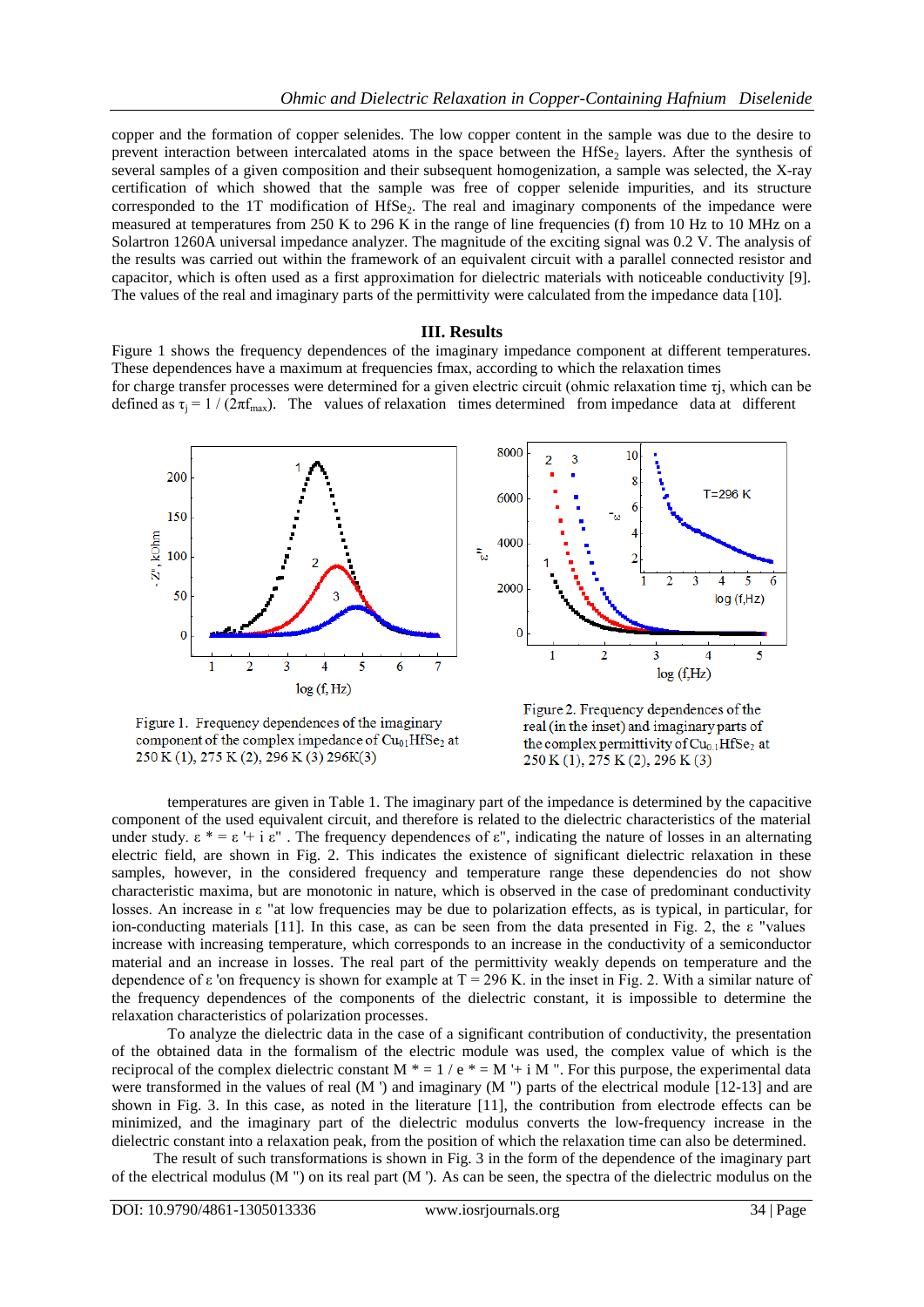complex plane for  $Cu<sub>0.1</sub>HfSe<sub>2</sub>$  at each temperature are an arc of a circle, which corresponds to the Cole-Cole diagrams. values of M 'and M "to zero values at  $\omega \to 0$  means the absence of additional spectra at lower frequencies. Extrapolation of the spectra to the region of high frequencies before crossing the real axis allows one to estimate the value of the high-frequency dielectric constant as  $\varepsilon_{\infty} = 1 / M'_{\max}$ . These values for different temperatures are also shown in the table. Since in the Cole-Cole diagrams (Fig. 3) there are noexplicit frequency dependences of the real and imaginary parts of the electrical module, Fig. 4 shows such dependences for M".

Frequency values corresponding to the maximum  $M''$  ( $f_{max}$ ) were used to determine the characteristic times of dielectric relaxation  $\tau_M$  (see table).



Figure 3. Cole-Cole diagrams on complex plane of the electric modul of  $Cu<sub>01</sub>HfSe<sub>2</sub>$  at 250 K(1), 275  $K(2)$ , 296 $K(3)$ 

Figure 4. Frequency dependences of the imaginary component of the complex electric modul of  $Cu_{01}HfSe_2$  at 250 K (1), 275 K (2),  $296 K (3), 296 K(3)$ 

Comparing the data in Fig. 1 and Fig. 4, we can note a general tendency that the positions of the maxima Z '' and M '' shift towards higher frequencies with increasing temperature, which is due to an increase in the mobility of charge carriers during conduction in the first case and reducing the time for changing the polarization sign when changing the polarity of the applied voltage in the second. On the other hand, it can be seen that the values of Z''max decrease with increasing temperature, while the values of M''max increase in this case. The latter is associated with a temperature change in both static and high-frequency dielectric permittivities, which, in particular, is reflected in the table 1 based on the results of data analysis in Fig. 3 .

**Table 1.** The times of ohmic  $\tau_i$  and dielectric  $\tau_M$  relaxation, the maximum values of the imaginary parts of the impedance -Z"<sub>max</sub> and the electrical modulus M"<sub>max</sub>, the values of the high-frequency dielectric constant  $\epsilon_{\infty}$  of the  $Cu<sub>0.1</sub>HfSe<sub>2</sub>$  compound at different temperatures

| T <sub>0</sub><br>$\overline{1}$ | -Z"max,,kOhm            | M"max                 | $\mathcal{L}_{\text{m}}$ and $\mathcal{L}_{\text{m}}$ composition are different component of<br><b>G</b> <sub>nn</sub> | τ, μs.   | $\tau_M$ , US |
|----------------------------------|-------------------------|-----------------------|------------------------------------------------------------------------------------------------------------------------|----------|---------------|
| 250                              | $\sim$ $\sim$<br>ر. ۔ ے | 0.14                  | 2.50<br>ر د.پ                                                                                                          | ت        |               |
| 275<br>ر رے                      |                         | $^{\circ}$ 17<br>v. i | 2.14                                                                                                                   |          | ن.ر           |
| 296                              | т.с                     | $\sim$<br>0.44        | 1.86                                                                                                                   | <u>.</u> | $\cdot$       |

When analyzing the data given in the table, one should pay attention to the fact that the numerical values of the relaxation times determined from the modular representation of τM turn out to be smaller than the relaxation times τRC obtained from the impedance measurements.

#### **IV. Conclusion**

For the intercalated compound  $Cu<sub>01</sub>HfSe<sub>2</sub>$  in a wide frequency range and at several temperatures, the components of the complex impedance and the relative complex permittivity were determined. The characteristic relaxation times during charge transfer are determined from the impedance data. A significant frequency dispersion of the imaginary component of the dielectric constant is found, which changes in the investigated frequency range in inverse proportion to the frequency of the alternating field. The transformation of the obtained data in the form of an electrical module made it possible to reveal and determine the characteristics of dielectric relaxation, and also for the first time for intercalated compounds to estimate the values of the high-frequency dielectric constant of the  $Cu_{0.1}HfSe_2$  compound. It is also shown that the dielectric relaxation times determined from the modular representation are shorter than the ohmic (transport) relaxation times.